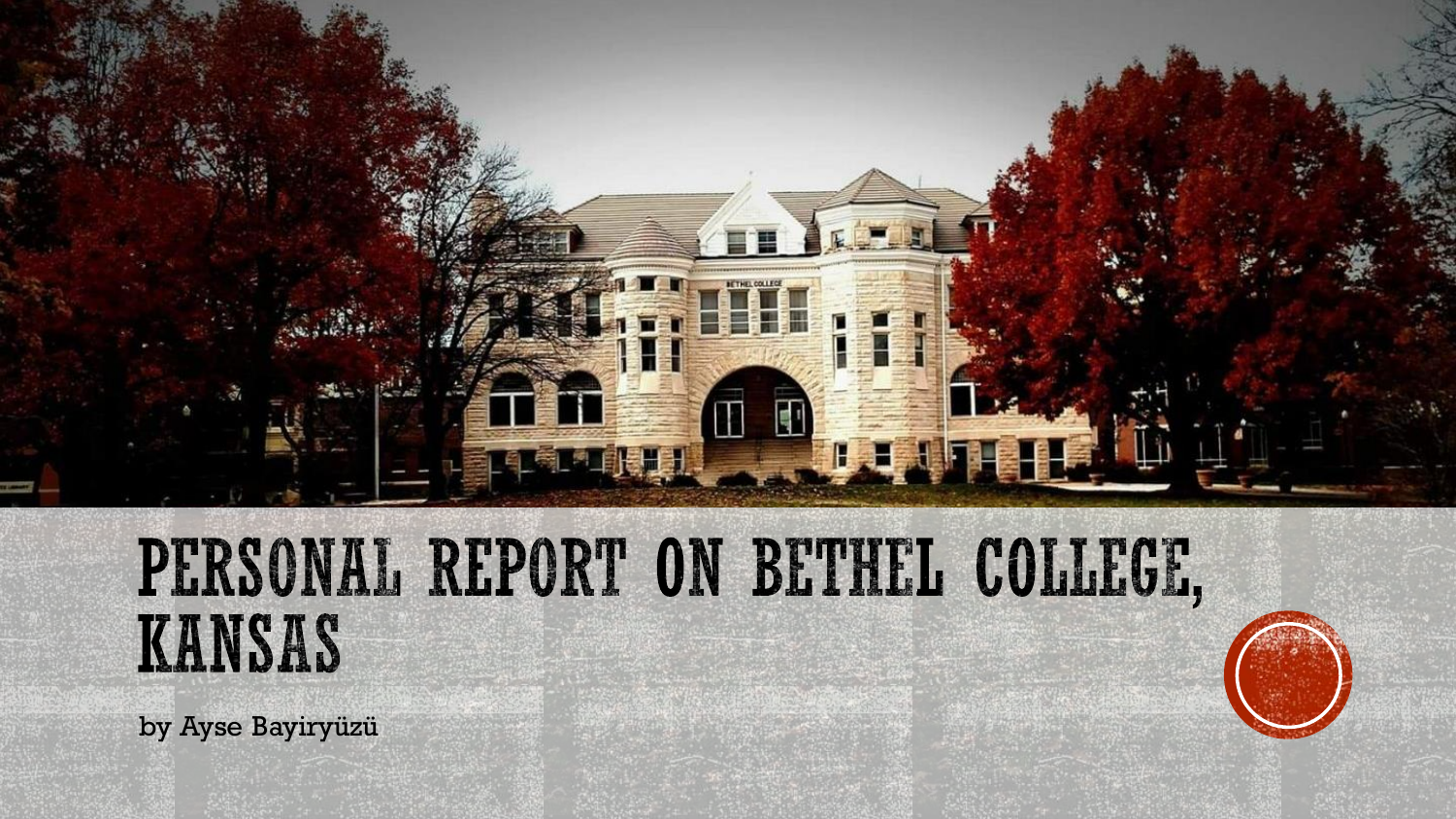

- Bethel College is a small college with only about 400 to 500 students and usually 2 professors for every department. The advantage is that you will have smaller classes and a more intimate relationship to your fellow students and professors. It is totally normal to address your professors by their first names. You can always go in to their office to talk about your classes as well as personal problems.
- **There are three terms: Fall, interterm, and spring term. Interterm is only one month** in January, where you attend one class. I would recommend to take "fun" classes to relax. I took yoga and audited Kansas history (didn't get a grade). There are also jewelry making classes and other art classes. Every year one or two classes also take a trip to a different country. This year a group went to Mexico and another one to Europe.
- You shouldn't take more than 3 or 4 classes per semester, since you get assignments for almost every session (50 minutes) and you have one course  $\tilde{Z}-4$ times a week. Moreover, you have essays and exams during your class period.

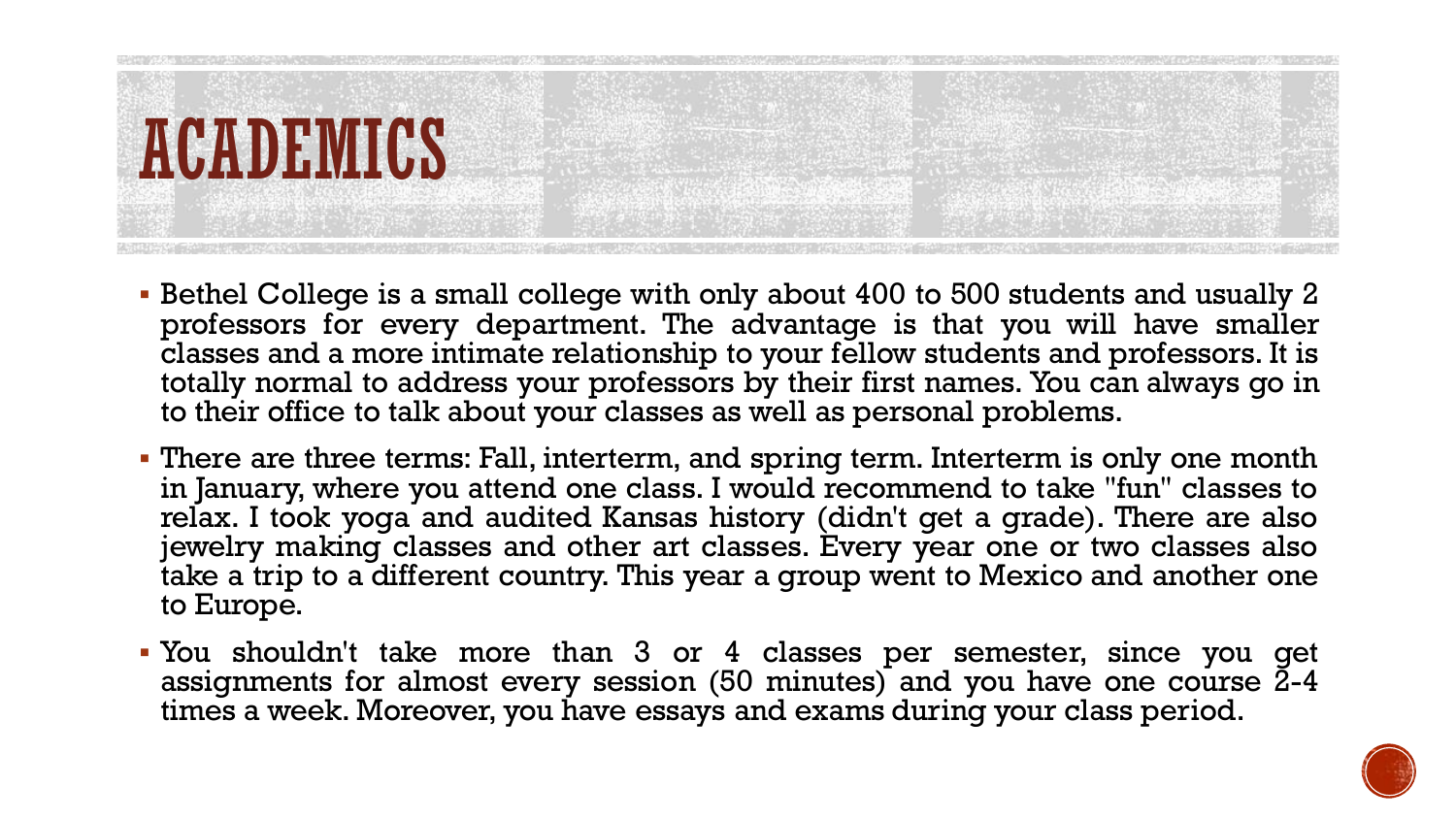

- There are many classes that you won't be able to take at Wuppertal that I would recommend you should take. I took Fiction Writing Workshop, but there is also a Poetry Writing Workshop. It's totally different from all other courses, since it's practical. You write your own short stories or poems and get feedback from other students and Professor Siobhán Scarry. She published her own books, worked for literary companies and has connections to other authors and Publishers. We could even talk to known authors and ask them for tips and help. The College also has its own literary magazine, and you can take a class where you are part of the editorial team. You can take the "Editing and Publishing Internship" as a class at Dzanc Books.
- For those who are interested in history. I took the History of the Holocaust class and attended a 2-day conference about it, where researchers from all over the world came to present and find new theories.

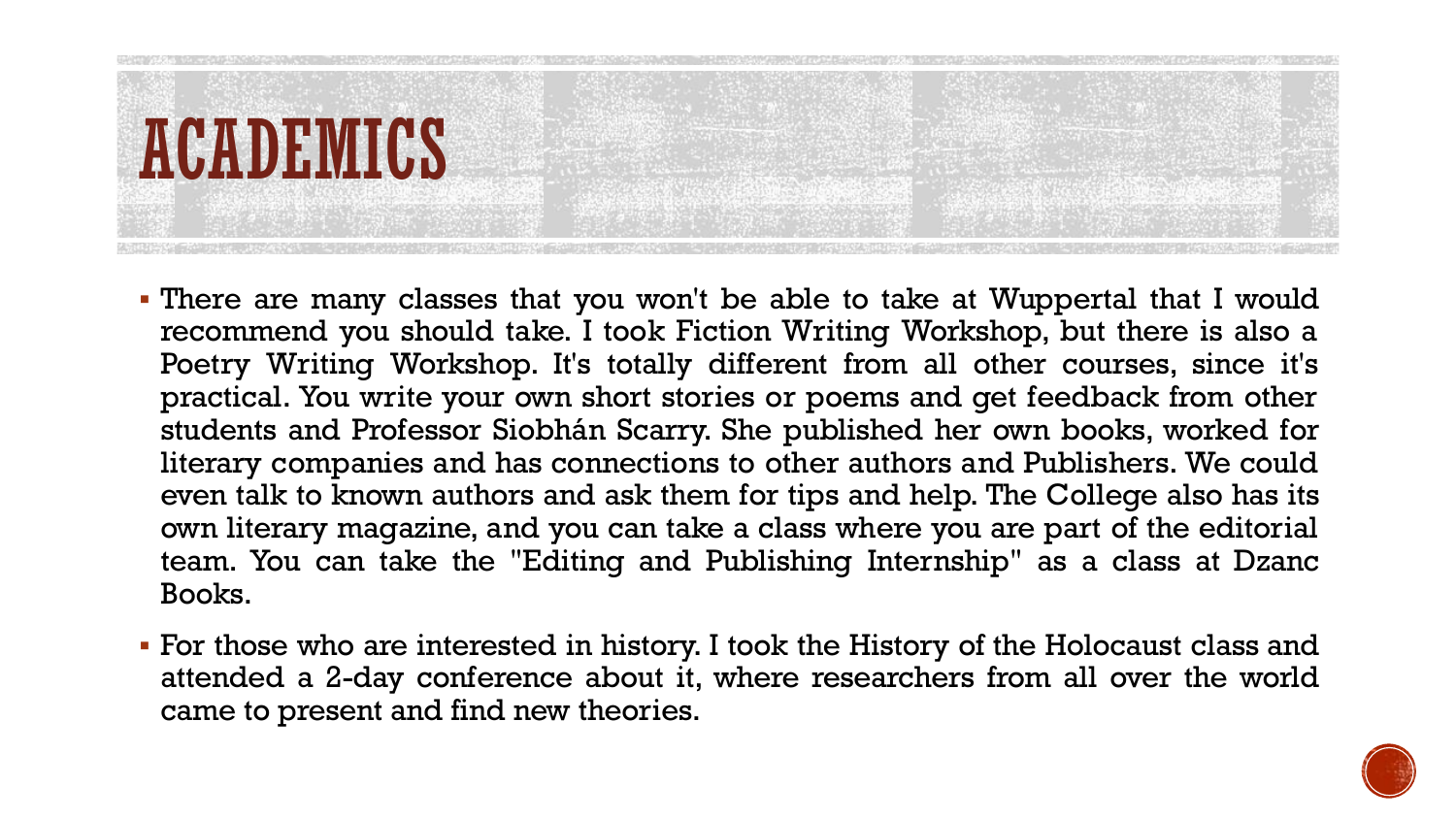

- I personally am convinced that you will gain more on the personal aspect with a small college like Bethel College. I met a lot of amazing people, who became family. During class periods as well as breaks I spent a lot of time with my friends and their families. You can also apply for a host family, who help you through your time and invite you to spend time together. Ted and Berneil Mueller is also an older couple, who will help you a lot even before you arrive and might make small trips with you.
- A big highlight for me was the M2 program with the Offender/ Victim Ministries. You can visit inmates of the Hutchinson prison, where you and another student get paired with an inmate who does not have visitors once a month. I can guarantee that you will gain a lot of important experience that you will not be able to gain ever again. The inmates are carefully chosen, and there is a lot of people and security in the room, so there is no need to be scared. You will learn a lot from their stories! If you are interested you can contact the coordinator Benjamin Kreider, who is also going to present the program.

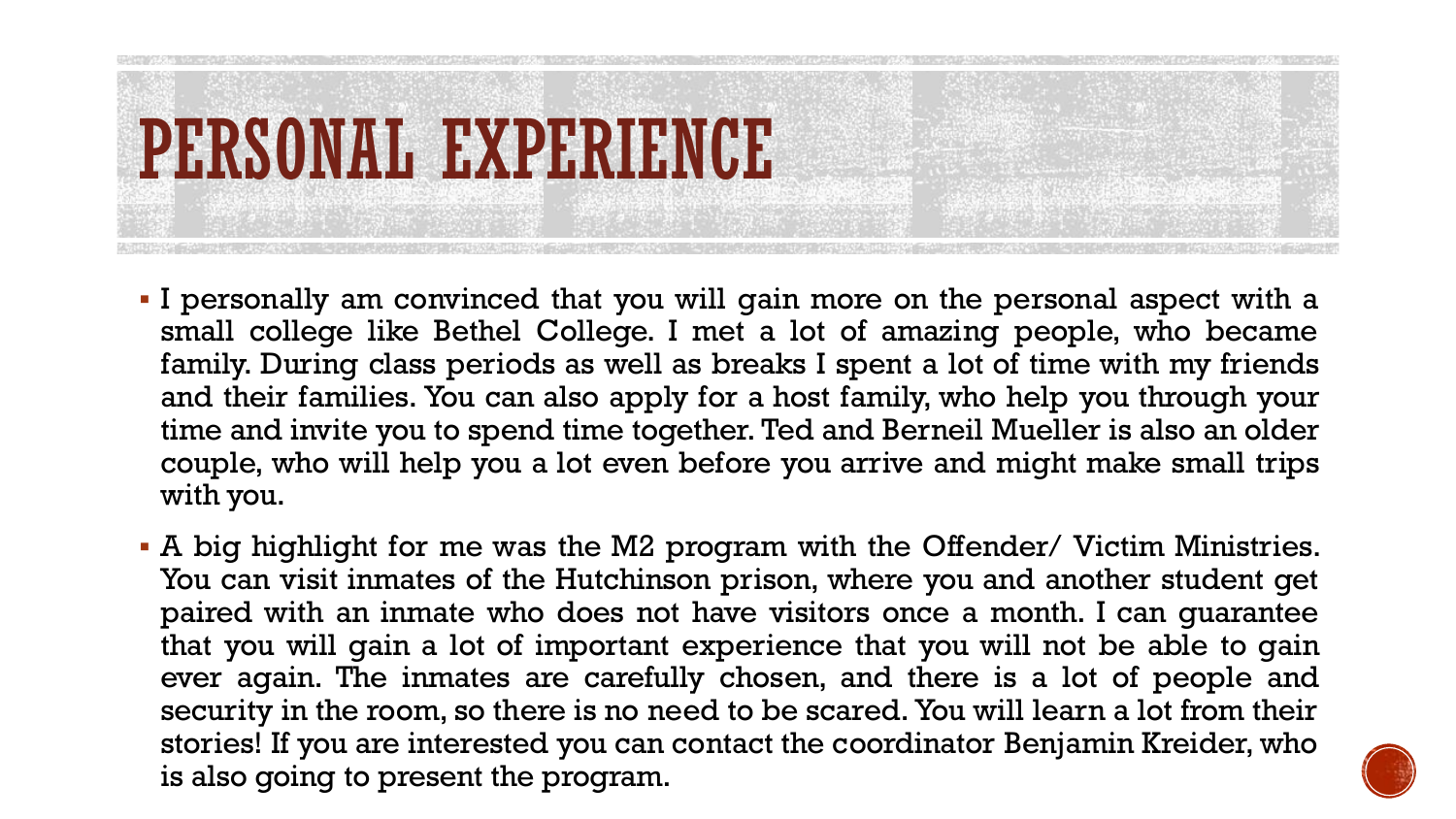

- You can apply for Auslands-Bafög even if you do not get it in Germany. Moreover, you should apply for Promos and get about 2.400 Euros at once for your stay and might even get your travel expenses paid if you can score well with your application. Important is also that you can get your semester ticket refunded by the Asta, which makes up most of the semester fee. HOWEVER, it is important for you to do it before you go abroad, because it does not work retrospectively.
- You will need to pay 100+ for your student visa and SEVIS, which you can get at the embassy in Frankfurt. You also need to get a health insurance. At Bethel you will need to pay 1.000 or 2.000 dollars (not euros) for the year, depending on how long both American students stay at Wuppertal. This fee includes a whole meal plan at the cafeteria as well as your accommodation expenses.
- Regarding the financial aspect, Bethel is the cheapest alternative, and everyone should be able to afford it. So, you do not need to worry about money. I could even safe money to travel around after classes.